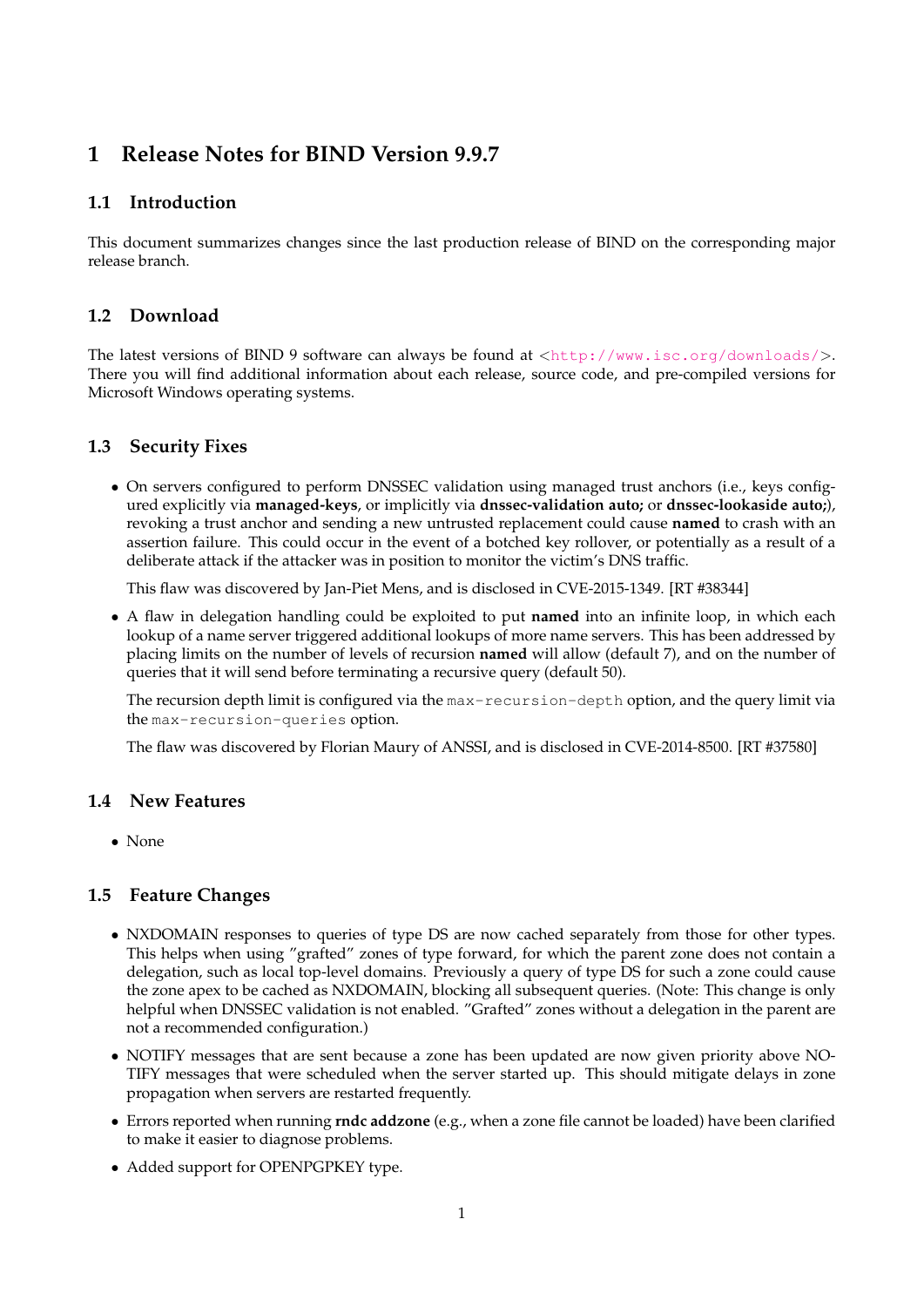- When encountering an authoritative name server whose name is an alias pointing to another name, the resolver treats this as an error and skips to the next server. Previously this happened silently; now the error will be logged to the newly-created "cname" log category.
- If named is not configured to validate the answer then allow fallback to plain DNS on timeout even when we know the server supports EDNS. This will allow the server to potentially resolve signed queries when TCP is being blocked.

#### **1.6 Bug Fixes**

- **dig**, **host** and **nslookup** aborted when encountering a name which, after appending search list elements, exceeded 255 bytes. Such names are now skipped, but processing of other names will continue. [RT #36892]
- The error message generated when **named-checkzone** or **named-checkconf -z** encounters a \$TTL directive without a value has been clarified. [RT #37138]
- Semicolon characters (;) included in TXT records were incorrectly escaped with a backslash when the record was displayed as text. This is actually only necessary when there are no quotation marks. [RT #37159]
- When files opened for writing by **named**, such as zone journal files, were referenced more than once in named.conf, it could lead to file corruption as multiple threads wrote to the same file. This is now detected when loading named.conf and reported as an error. [RT #37172]
- **dnssec-keygen -S** failed to generate successor keys for some algorithm types (including ECDSA and GOST) due to a difference in the content of private key files. This has been corrected. [RT #37183]
- UPDATE messages that arrived too soon after an **rndc thaw** could be lost. [RT #37233]
- Forwarding of UPDATE messages did not work when they were signed with SIG(0); they resulted in a BADSIG response code. [RT #37216]
- When checking for updates to trust anchors listed in managed-keys, **named** now revalidates keys based on the current set of active trust anchors, without relying on any cached record of previous validation. [RT #37506]
- When NXDOMAIN redirection is in use, queries for a name that is present in the redirection zone but a type that is not present will now return NOERROR instead of NXDOMAIN.
- When a zone contained a delegation to an IPv6 name server but not an IPv4 name server, it was possible for a memory reference to be left un-freed. This caused an assertion failure on server shutdown, but was otherwise harmless. [RT #37796]
- Due to an inadvertent removal of code in the previous release, when **named** encountered an authoritative name server which dropped all EDNS queries, it did not always try plain DNS. This has been corrected. [RT #37965]
- A regression caused nsupdate to use the default recursive servers rather than the SOA MNAME server when sending the UPDATE.
- Adjusted max-recursion-queries to better accommodate empty caches.
- Built-in "empty" zones did not correctly inherit the "allow-transfer" ACL from the options or view. [RT #38310]
- A mutex leak was fixed that could cause **named** processes to grow to very large sizes. [RT #38454]
- Fixed some bugs in RFC 5011 trust anchor management, including a memory leak and a possible loss of state information.[RT #38458]